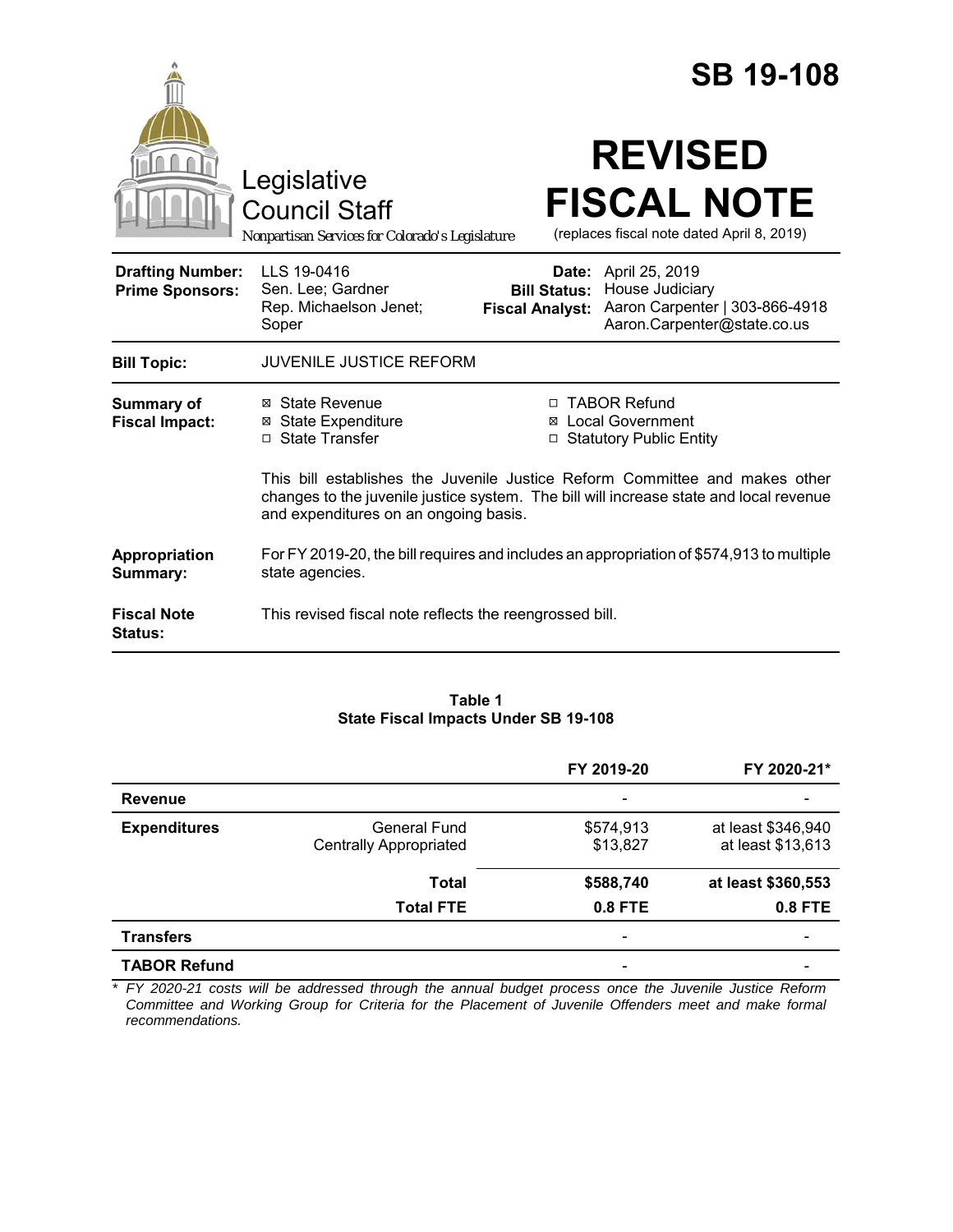# **Summary of Legislation**

This bill makes several changes to the juvenile justice system. The Juvenile Justice Reform Committee is created to develop a variety of screening and assessment tools that will be used to determine the placement of youths, services provided, eligibility for diversion, and other matters in the juvenile justice system. The bill also requires that a statewide system of graduated responses and incentives for juvenile parole violations and standards for juvenile probation supervision be established. Specific changes in the bill are discussed in more detail below.

**Juvenile Justice Reform Committee.** The bill creates the 26-member Juvenile Justice Reform Committee (JJRC), which includes the following members:

- the Governor or his designee;
- 4 members of the General Assembly;
- 2 judges or magistrates appointed by the Chief Justice of the Colorado Supreme Court;
- the director of the Division of Youth Services (DYS) in the Department of Human Services (DHS);
- the director of the Division of Criminal and Juvenile Justice (DCJJ);
- the executive director of the DHS;
- the state court administrator:
- 2 state prosecutors with experience in juvenile matters;
- 10 other members appointed by the Governor representing various constituencies within the juvenile justice system; and
- 3 persons who oversee juvenile probation, appointed by the Chief Justice of the Colorado Supreme Court.

The committee must begin meeting by June 30, 2019, and its duties include adopting a risk and needs assessment tool; selecting a mental health screening tool; selecting a risk screening tool for the juvenile diversion program; selecting a vendor to train participants in using these screening tools; establishing common policies for data collection; establishing criteria for probation conditions; and making recommendations for changing any appropriations, rules, policies, or laws. Any reports required of the JJRC are contingent upon the receipt of reasonable and necessary appropriations. The three assessments and tools to be selected by the JJRC are described below. The committee is scheduled to be repealed on September 1, 2022, after a sunset review.

- *• Risk and needs assessment tool.*The risk and needs assessment tool is for use by the courts, the DYS, and juvenile probation departments when making decisions concerning commitment to a DYS facility, supervision level, case and reentry plans, placement in residential or treatment facility, and conditions of probation and parole. The JJRC must select a tool and calculate the cost of collecting and reporting the data required and report that cost to the Office of State Planning and Budgeting by September 1, 2019.
- *Mental health screening tool.*The mental health screening tool is a short, validated screening tool for identifying youths who may have mental health needs, whether a full mental health evaluation is required, and if additional mental health services are necessary. The tool must be used in the courts, the pre-adjudication services program in the DYS, and the juvenile diversion program in the Department of Public Safety (DPS) to determine the need for drug testing and other mental health services. The tool may be one already in use by the state.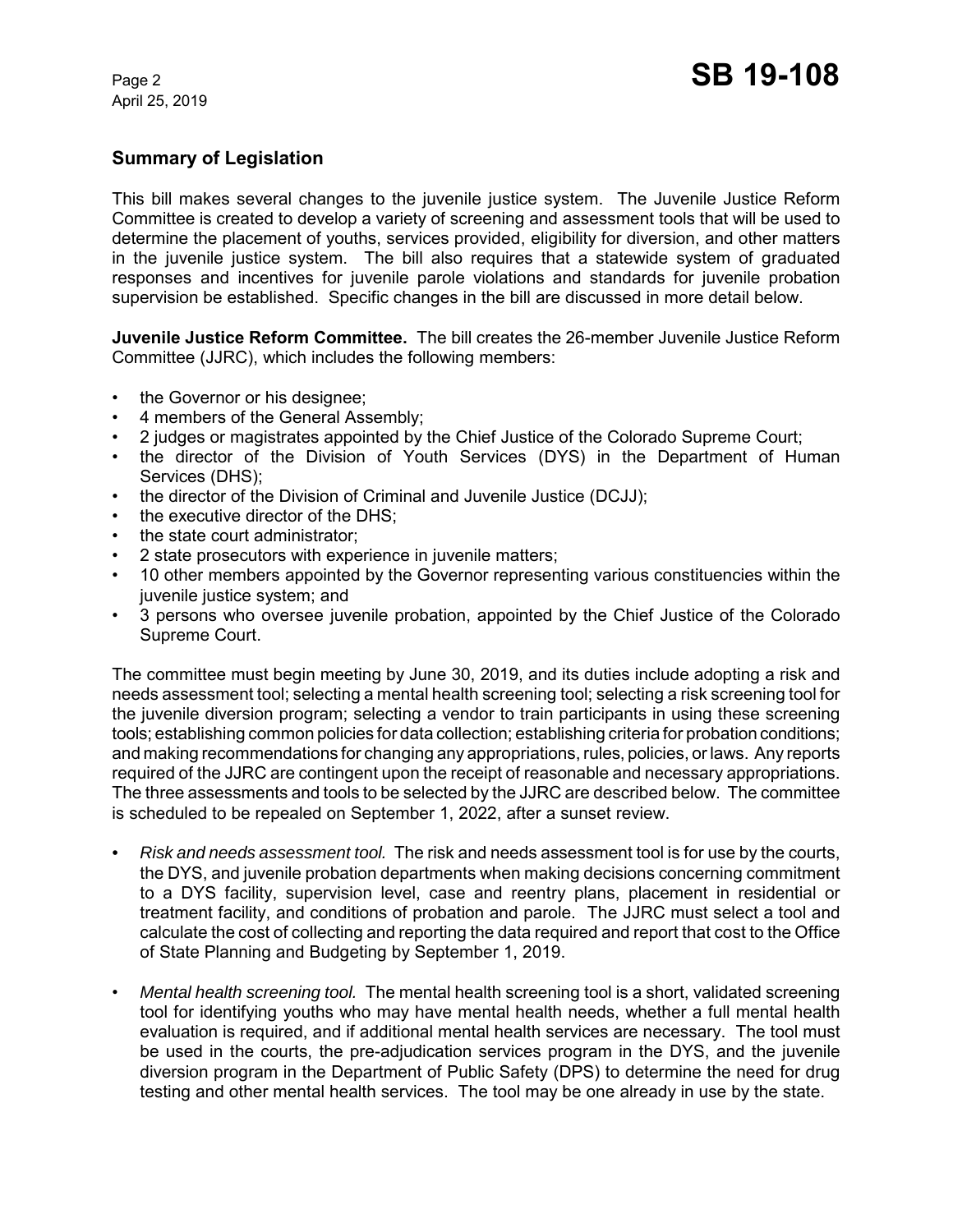• *Diversion risk assessment.* The diversion risk assessment tool is a tool for identifying a juvenile's risk of re-offending and eligibility to participate in a diversion program. The tool must be used by district attorneys when a juvenile is referred to a diversion program operated by the DPS. The tool will inform the eligibility of the juvenile in the program, the level of supervision necessary, the length of supervision, and whether any other services are warranted.

**Length-of-stay matrix**. The DHS, in consultation with the JJRC, must develop a length-of-stay matrix for determining when juveniles are eligible to be released from the custody of the DYS by January 1, 2021. The matrix must be based on a number of different factors including the risk of re-offending, as determined by the risk and needs assessment tool.

**Detention screening tool.** By January 1, 2021, the bill requires the existing Working Group for Criteria for the Placement of Juvenile Offenders to develop or adopt a research-based detention screening tool and adds additional members to the working group. The detention screening tool must be used by the DYS to determine if a juvenile should be placed in detention or in an alternative sentencing placement. The working group must also create a plan to train screening teams on how to use the instrument and develop a plan on how DYS will collect and report data to the General Assembly on the use of detention. Before reporting can begin, the DYS must request and receive necessary appropriations through the annual budget process.

**Detention and alternative sentencing.** After two years, the working group must review data collected on the use of alternative sentences, and make adjustments to the formula used to allocate funding for alternative sentencing programs to each judicial district. The working group must also develop an affidavit, by January 1, 2021, for use by parents or guardians to advise parents on certain information concerning detention or alternative sentencing and that collects certain information from these relatives.

**Juvenile Diversion Program.** Under current law, the DCJJ can contract with a governmental or non-governmental agency to administer the Juvenile Diversion Program within the DPS. This bill requires the DCJJ to allocate money for the purposes of juvenile diversion in each judicial district and may contract with governmental and non-governmental agencies to operate local diversion programs. The DCJJ must establish a formula to allocate money to each judicial district, establish data collection requirements, provide technical assistance to administering agencies, and provide reports on local programs to the General Assembly. The bill also requires district attorneys to use the diversion risk assessment tool, selected by the JJRC, to determine if a juvenile is eligible for diversion.

**Juvenile probation.** The bill makes a number of changes to juvenile probation. First, the bill requires that any probation condition be customized to each juvenile and removes certain minimum standards for probation prohibitions, such as no consumption of alcohol or controlled substances without a prescription and the requirement that a juvenile attend school. In addition, the court must consider the results of the risk and needs assessment tool when deciding on additional conditions of probation. Before January 1, 2021, the state court administrator must establish rules to develop a statewide system of structured community-based graduated responses, which is an accountability-based series of sanctions and incentives designed to respond to a juvenile's violation of probation and to guide probation officers in determining how best to motivate changes to a juvenile's behavior. If there is a violation of probation, the probation officer must report the violation only with approval from the chief probation officer and after the graduated responses were followed. The bill also requires the probation officer to issue a summons to the juvenile when there is a probation violation, rather than a warrant.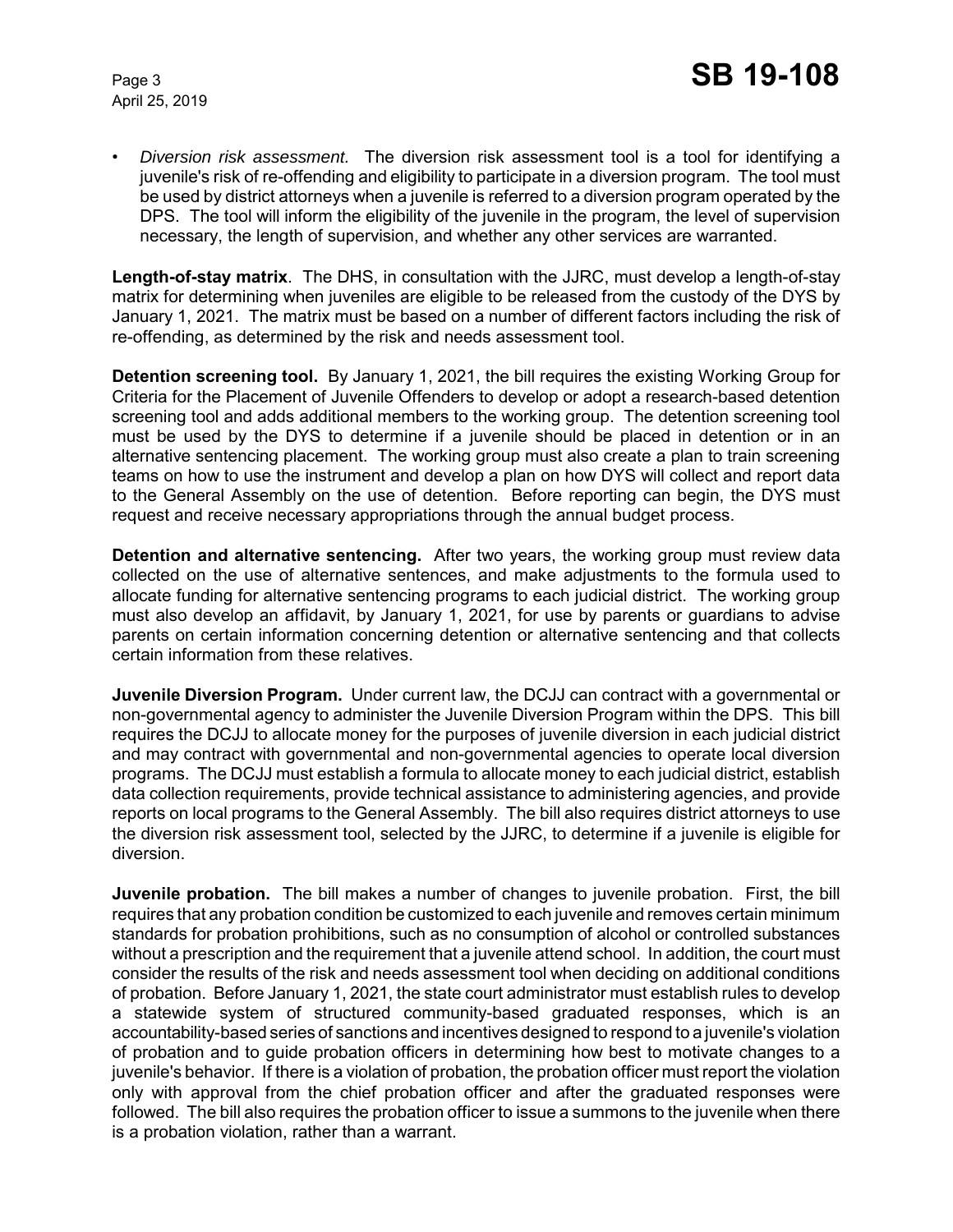**Detention hearings.** The bill restricts the ability of the courts to remove a juvenile from the custody of a parent unless the detention screening tool is used and specified findings are made. The bill also limits which juveniles may be placed in detention.

### **Data and Assumptions**

The fiscal note makes the following assumptions:

- *JJRC committee.* The JJRC will meet as a full committee four times per year. The committee will establish six subcommittees to study various issues as required by the bill. Members of the General Assembly will only serve on the full committee.
- *Vendor selection.* In July 2020, the JJRC will select a vendor to identify, adopt, and conduct training on the various tools.
- *Tool selection.* In September 2019, the JJRC will select the risk and needs assessment tool. In January 2021, the mental health screening tool, the diversion risk assessment tool, and the detention screening instrument will be selected and work will begin to incorporate these tools and begin reporting.
- *Response standards and rules.* In January 2021, the state court administrator will establish graduated response standards for juvenile probation and rules for probation officers, and will begin incorporating these changes.
- *Juvenile diversion expansion.* Currently, there are 18 juvenile diversion programs in 15 judicial districts serving about 1,400 youths in the state. According to a 2016 survey by the Council of State Governments, there may be up to 2,900 total juveniles statewide who could qualify for the diversion program. The fiscal note assumes that 1,496 juveniles in 7 judicial districts will be served by the juvenile diversion expansion.

### **State Revenue**

To the extent that the bill results in more youths sentenced to probation, rather than committed to the custody of the DYS, revenue from probation fees to the Judicial Department will increase. Because it is not known how many cases will be affected by the bill, the revenue increase has not been estimated. Probation fees are subject to the state's TABOR limit.

### **State Expenditures**

The bill increases state expenditures by \$588,740 and 0.8 FTE in FY 2019-20 and \$360,543 and 0.8 FTE in FY 2020-21. These costs, which are paid from the General Fund, are in the Judicial Department, the DHS, the DPS, and the Legislative Department. These impacts are summarized in Table 2 and discussed below.

In addition to these costs, the DHS and the Judicial Department will have additional IT-related and reporting costs in FY 2020-21 that will depend on the exact tools selected and the exact data and reports requested by the JJRC or DYS. The bill requires these costs to be addressed through the annual budget process once further information is known. While not included in the fiscal note estimate, costs to meet the bill's requirements were initially estimated at approximately \$5.5 million in FY 2020-21.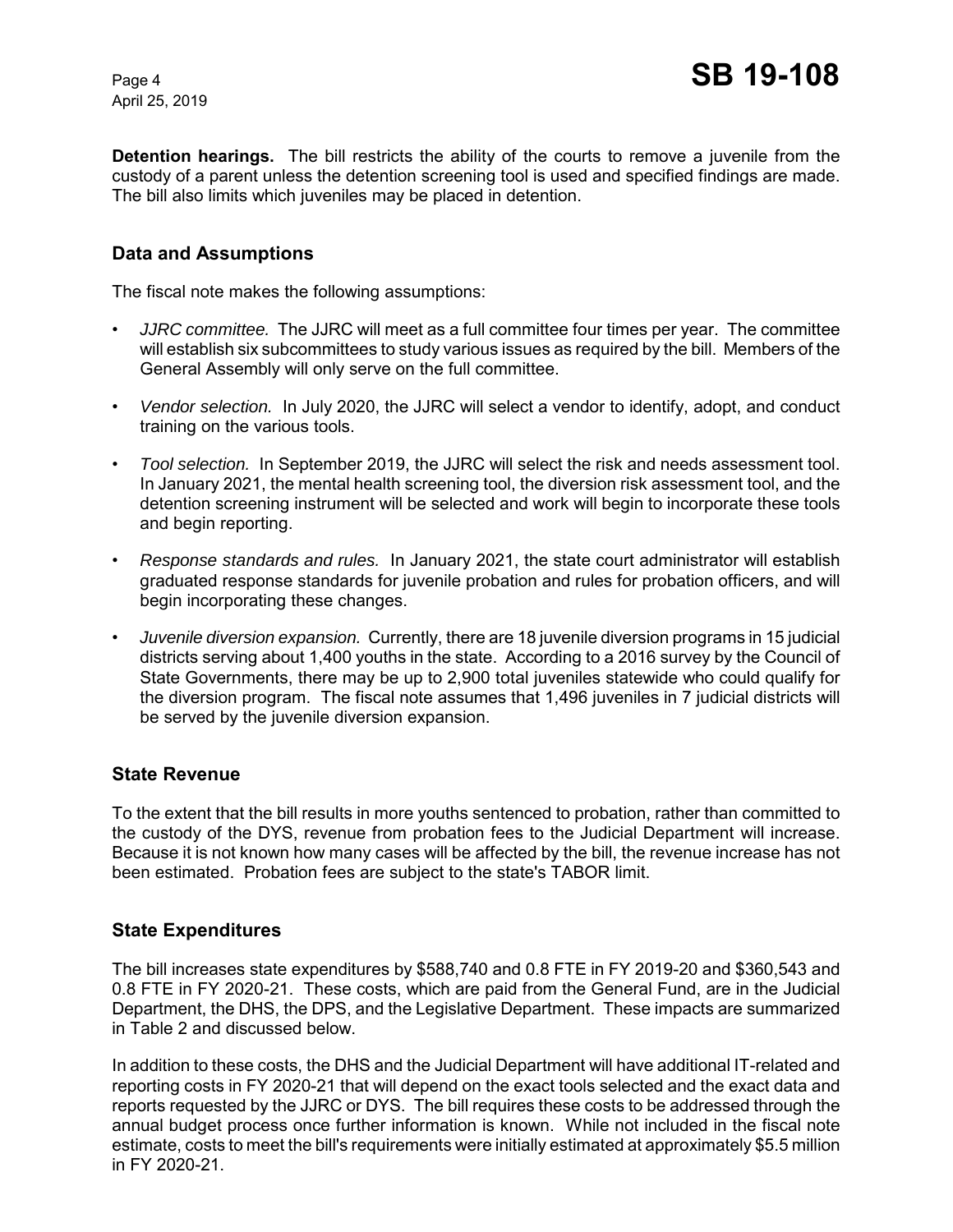**Table 2 Expenditures Under SB 19-108**

| <b>Cost Components</b>                             | FY 2019-20     | FY 2020-21 |
|----------------------------------------------------|----------------|------------|
| <b>Judicial Department</b>                         |                |            |
| <b>Personal Services</b>                           | \$63,040       | \$61,129   |
| <b>Operating Expenses and Capital Outlay Costs</b> | \$5,558        | \$759      |
| Centrally Appropriated Costs*                      | \$13,629       | \$13,455   |
| FTE - Personal Services                            | $0.8$ FTE      | 0.8 FTE    |
| <b>Judicial Department (Subtotal)</b>              | \$82,227       | \$75,343   |
| <b>Department of Human Services</b>                |                |            |
| Assessment Tools Development and Licensing         | \$500,000      | \$180,000  |
| <b>JJRC Implementation Vendor</b>                  |                | \$100,000  |
| <b>DHS (Subtotal)</b>                              | \$500,000      | \$280,000  |
| <b>Legislative Department</b>                      |                |            |
| Per Diem                                           | \$2,215        | \$1,772    |
| <b>Travel Cost</b>                                 | \$4,100        | \$3,280    |
| Centrally Appropriated Costs*                      | \$198          | \$158      |
| <b>Legislative Department (Subtotal)</b>           | \$6,513        | \$5,210    |
| <b>Total</b>                                       | \$588,740      | \$360,553  |
| <b>Total FTE</b>                                   | <b>0.8 FTE</b> | 0.8 FTE    |

*\* Centrally appropriated costs are not included in the bill's appropriation.*

**Judicial Department.** The bill increases expenditures in the Judicial Department by \$82,227 and 0.8 FTE in FY 2019-20, and \$75,343 and 0.8 FTE in FY 2020-21. The bill will also increase workload beginning in the current FY 2018-19. These impacts are discussed below.

- *• Personal services.* Starting in FY 2019-20, the department will need 0.8 FTE for a policy analyst to participate and advise the various committees referenced in this bill. FY 2019-20 costs reflect the General Fund paydate shift. Staff costs also include standard operating and capital outlay expenses.
- *• Information technology costs.* Starting in FY 2020-21, costs may increase in the Judicial Department to update software systems to work with the new assessment tools and to report data that is selected by the JJRC. Because the exact cost to update IT systems will depend on which tools are selected and the tool that is selected may be an existing tool, the bill requires the department to request funding through the annual budget process. Preliminarily, and for informational purposes only, IT cost of \$1.1 million may be incurred in FY 2020-21, assuming 4,840 hours of total work at a rate of \$106 for a software engineer and \$120 per hour for a business analyst.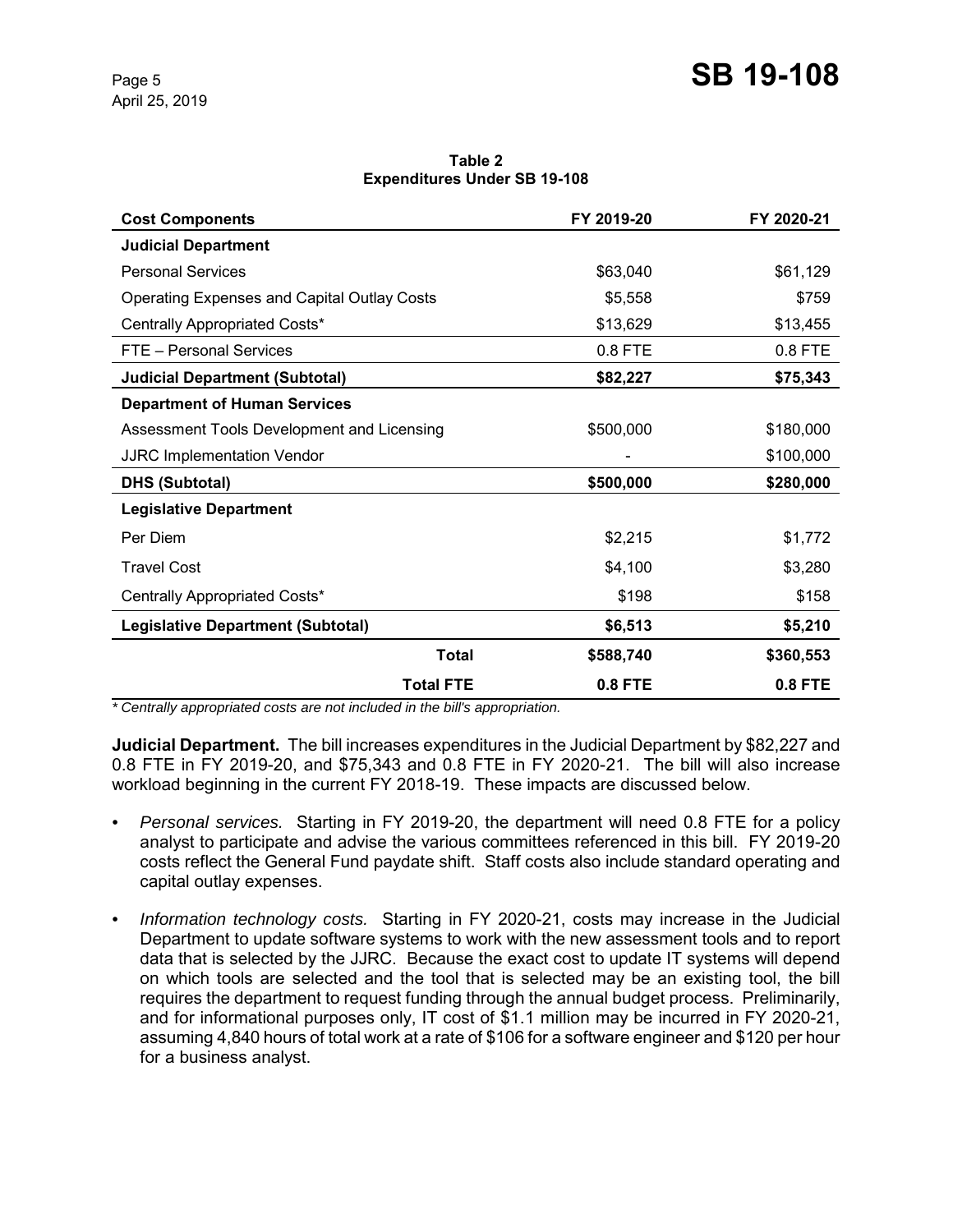- *• Other evaluation, planning, and future costs.* Costs and workload in the Judicial Department will increase in future years to conduct mental health evaluations, complete case plans on all minimum risk juveniles on probation, and provide diversion treatment and services. In addition, more probation FTE may be required to provide more assessments to juveniles on probation. Because it is unknown what assessments will be required by the JJRC, the department will request funding through the annual budget process once more guidelines have been provided.
- *• Trial courts.* Starting in the current FY 2018-19, to the extent the bill causes courts to make additional findings, workload will increase. Workload may also decrease if more juveniles are placed in diversion programs. Overall, any change in workload is expected to be minimal.
- *• Independent judicial agencies.* Starting in the current FY 2018-19, workload will increase to the Office of the Public Defender, the Alternative Defense Counsel, and the Office of the Child's Representative to provide training for staff, contract attorneys, and guardians ad litem on the changes created under this bill. The fiscal note assumes that the increase in workload can be accomplished within existing appropriations.

**Department of Human Services.** The bill will increase costs in the DHS by \$500,000 in FY 2019-20, and at least \$280,000 in FY 2020-21.

- *• Assessment tools development and licensing.* The bill will increase costs by \$500,000 in FY 2019-20 and \$180,000 in FY 2020-21 in order to develop and obtain licenses for the various assessment tools outlined in the bill. For FY 2019-20, it is estimated that \$500,000 is needed for the JJRC to purchase and license a risk and needs assessment tool, contract with a consultant to adopt the tool for use in the state, and to implement the tool statewide. For FY 2020-21, it is estimated that \$180,000 is needed to license a mental health assessment tool and to incorporate it into the DYS web application for juvenile intake. Lastly, the bill requires the Working Group to request changes to appropriations before fully implementing the new detention screening tool. For informational purposes, the fiscal note estimates that it will cost \$100,000 to hire a consultant to develop a new detention screening tool. The fiscal note assumes that the department will utilize the annual budget process to cover any costs associated with developing and implementing this tool.
- *• JJRC implementation vendor.* In FY 2020-21 only, the DHS requires \$100,000 to contract with a vendor that will provide expertise on tool selection and implementation, as required by the bill.
- *• Data and reporting requirements*. Because the bill requires the JJRC and the DYS to request appropriations through the annual budget process before reporting can begin, these costs have not been included. However, for informational purposes, the fiscal note estimates reporting costs at \$148,000 to create the various reports in the bill and 2.3 FTE to coordinate with other agencies on data collection and analysis and to work on the various reports. These costs are based on similar reporting for other existing reports and are reappropriated to the Office of Information and Technology (OIT). In addition, costs will increase in FY 2020-21 to collect data and to create reports that the JJRC and the Working Group for Criteria for the Placement of Juvenile Offenders require.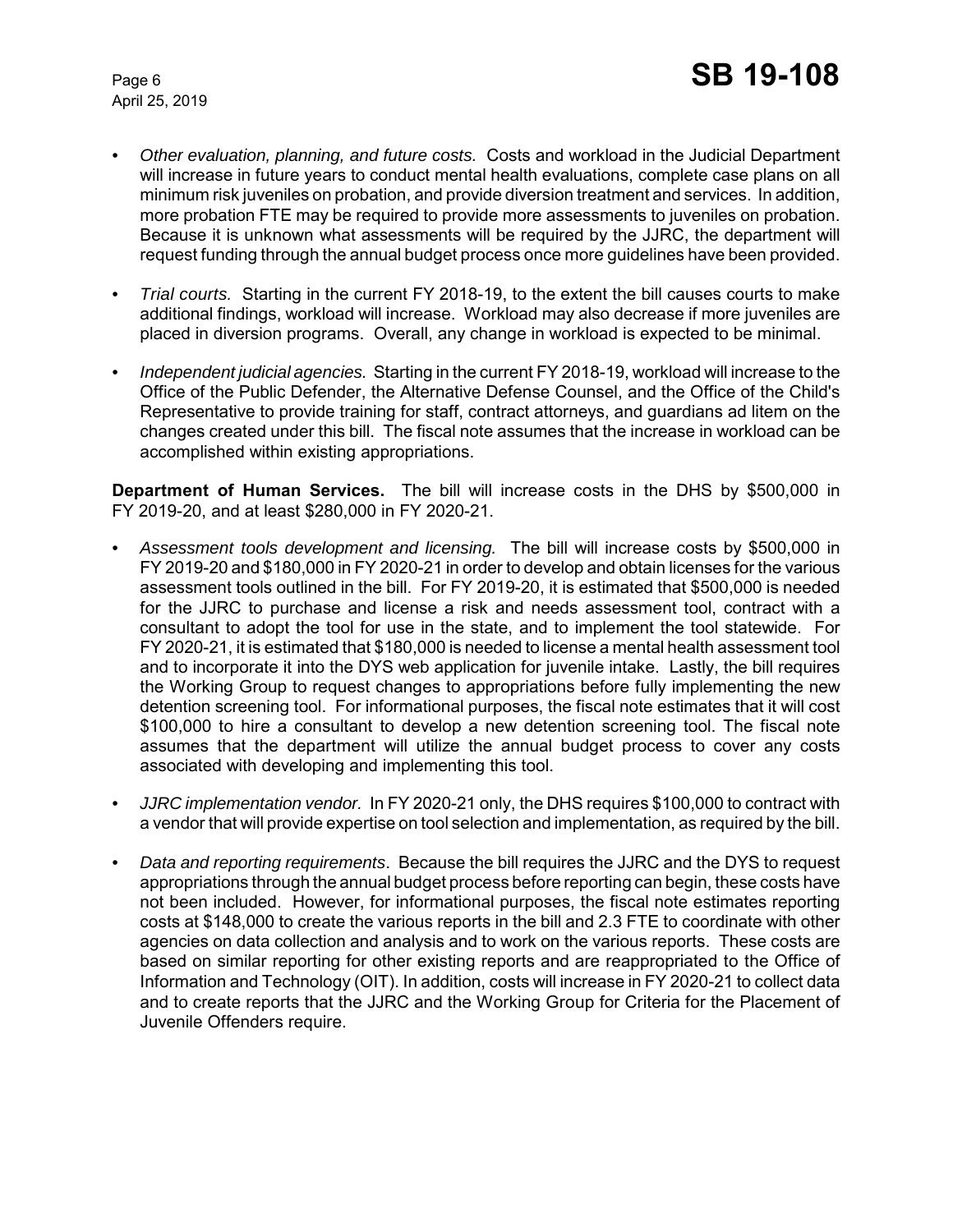*• Assessment tool integration and maintenance.* Beginning in FY 2021-22, costs in the Office of Information Technology (OIT) will increase to integrate each of the assessment tools with other systems in the DYS. OIT will request funding through the annual budget process once more guidance has been provided by the JJRC. For informational purposes, the fiscal note estimates that these costs will be \$4.2 million for initial development and \$648,584 for ongoing maintenance in outyears. This estimate is based on 28,568 hours of contract work at various rates between \$120 to \$165 per hour. These costs are typically reappropriated to the OIT from the DHS.

**Department of Public Safety.** The bill will increase expenditures in the DPS by \$1.7 million and 0.6 FTE in FY 2019-20 and \$1.8 million and 1.5 FTE in FY 2020-21, as described below. These costs are included in Senate Bill 19-207; therefore, no appropriation is required through this bill.

- *• Personal services.* Starting in FY 2019-20, the DPS requires 0.6 FTE for staff to administer grants to local diversion programs in additional judicial districts. In FY 2020-21, an additional 1.0 FTE is needed for staff to evaluate the diversion risk assessment tool and to assist diversion programs in using the tool. Staffing costs include operating and capital outlay costs, and all positions have been prorated by the General Fund pay date shift in their initial year.
- *• Diversion program expansion.* Starting in FY 2019-20, costs for the diversion program will increase by \$1.5 million to expand the program. The cost increase is estimated on a per capita basis using current program costs. The DPS will allocate the money for use in each judicial district.
- *• Training and technical assistance.* The bill will increase costs by \$32,096 per year, starting in FY 2019-20, to provide annual training to district attorneys and new program staff as well as provide on-site technical assistance for the diversion program. These costs are based on current costs for the DCJJ.
- *• Evaluation.* The bill will increase costs by \$113,000 per year starting in FY 2019-20 in order to contract with a vendor and provide an evaluation of each diversion program across the state. This cost is based on expanding the current evaluation to additional judicial districts.

**Legislative Department.** The bill will increase costs to the Legislative Department by \$6,513 in FY 2019-20 and \$5,210 in FY 2020-21 to reimburse legislators for per diem and expenses related to their service on the JJRC. This analysis assumes that members will serve only on the full committee, which will meet one time in the current FY 2018-19, and four times per year in FY 2019-20 and future years. It is assumed that FY 2018-19 per diem costs will be incurred in FY 2019-20.

**Centrally appropriated costs.** Pursuant to a Joint Budget Committee policy, certain costs associated with this bill are addressed through the annual budget process and centrally appropriated in the Long Bill or supplemental appropriations bills, rather than in this bill. These costs, which include employee insurance, supplemental employee retirement payments, and leased space in some cases, are estimated to be \$13,827 in FY 2019-20 and by \$13,613 in FY 2020-21.